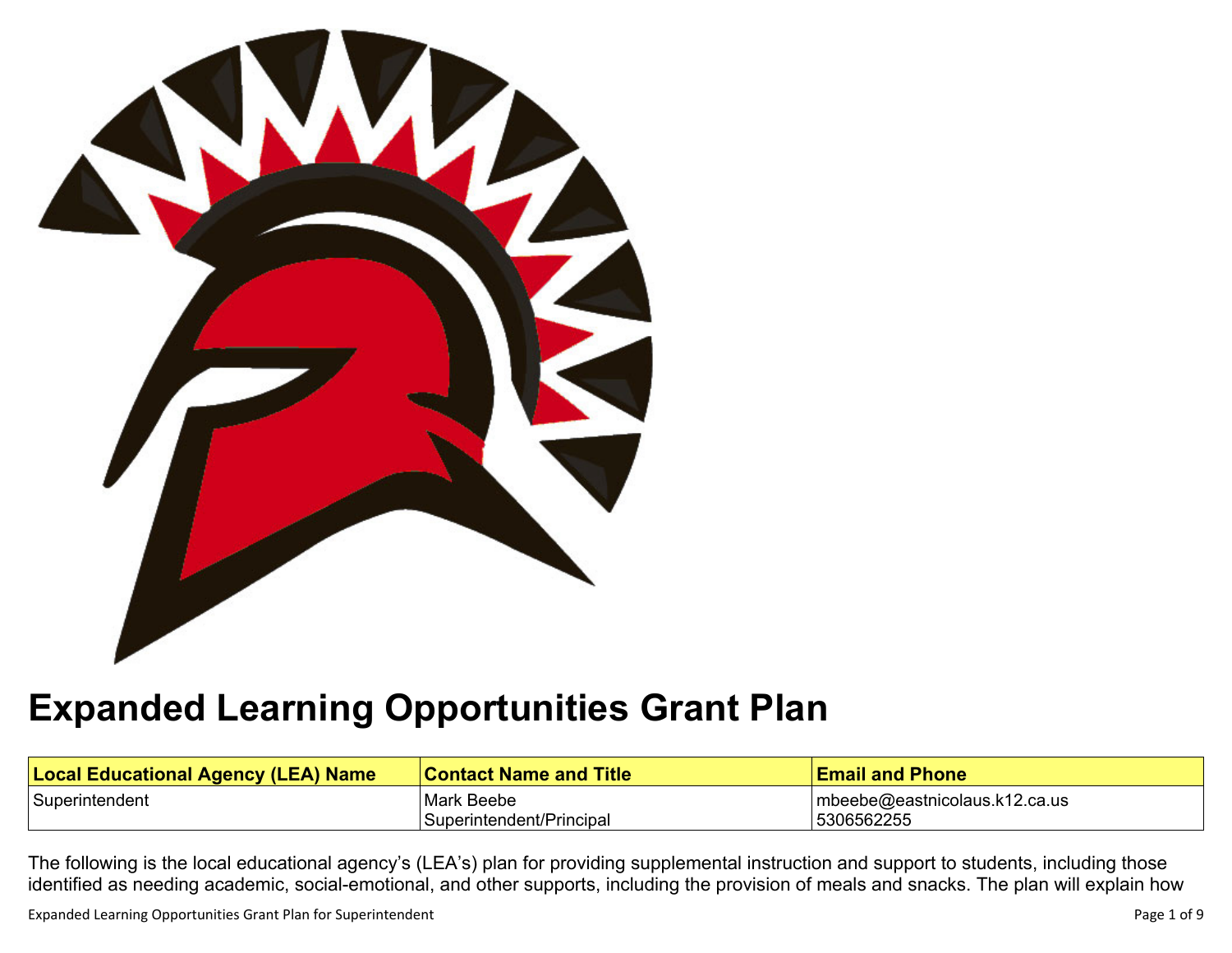the LEA will use the funds it receives through the Expanded Learning Opportunities (ELO) Grant to implement a learning recovery program for at least the students included in one or more of the following groups: low-income students, English learners, foster youth, homeless students, students with disabilities, students at risk of abuse, neglect, or exploitation, disengaged students, and students who are below grade level, including, but not limited to, those who did not enroll in kindergarten in the 2020–21 school year, credit-deficient students, high school students at risk of not graduating, and other students identified by certificated staff.

For specific requirements please refer to the Expanded Learning Opportunities Grant Plan Instructions.

## **Plan [Descriptions](#page-7-0)**

A description of how parents, teachers, and school staff were involved in the [development](#page-7-1) of the plan.

The Superintendent consulted with a broad range of stakeholders about the Expanded Learning Opportunities (ELO) grant during a series of meetings serving a duel purpose of informing the 2021-2024 LCAP and ELO: March 9, 16, multiple dates for staff meetings: met with ENTA ( East Nicolaus Teachers Association) April 27: Met with ENHS Classified staff April 21: Meet with Sutter County Office Of Education re: partnership with student counseling support and services April 26: Met with SEL support to support and maintain a level of support over the summer with the PREP program in coordination with **SCSOS** April 27: Met with Content Specific ENHS group ( math and English) May 24: Met with ENHS SSC and Parent Advisory Committee Along with these meetings ENHS conducted student surveys. All groups identified ways to expand and extend support and interventions.

A [description](#page-7-2) of how students will be identified and the needs of students will be assessed[.](#page-7-2)

A combination of factors will be used to identify students for additional supports. Grades, local benchmark, previous CASSP assessment data will be

used to identify students in need of support. Teacher recommendation and parent requests will also be used to identify students in need of support. These assessments and inputs have been done periodically throughout the year to make sure students are re-evaluated for intervention

need. Interventions and supports will be both academic and social-emotional.

A description of how parents and guardians of students will be informed of the opportunities for [supplemental](#page-7-3) instruction and support[.](#page-7-3)

Parents and guardians will be notified in a number of ways. Schools will send letters, phone call, and emails notifying everyone of the additional supports available to students. ENHS will reach out individually to parents and/or guardians to invite their students to participate in target interventions and supports. Our Foster liaison will reach out to foster families, our EL coordinators will reach out to each family, and our administrators will reach out to all low income families to make sure that they are provided access to all additional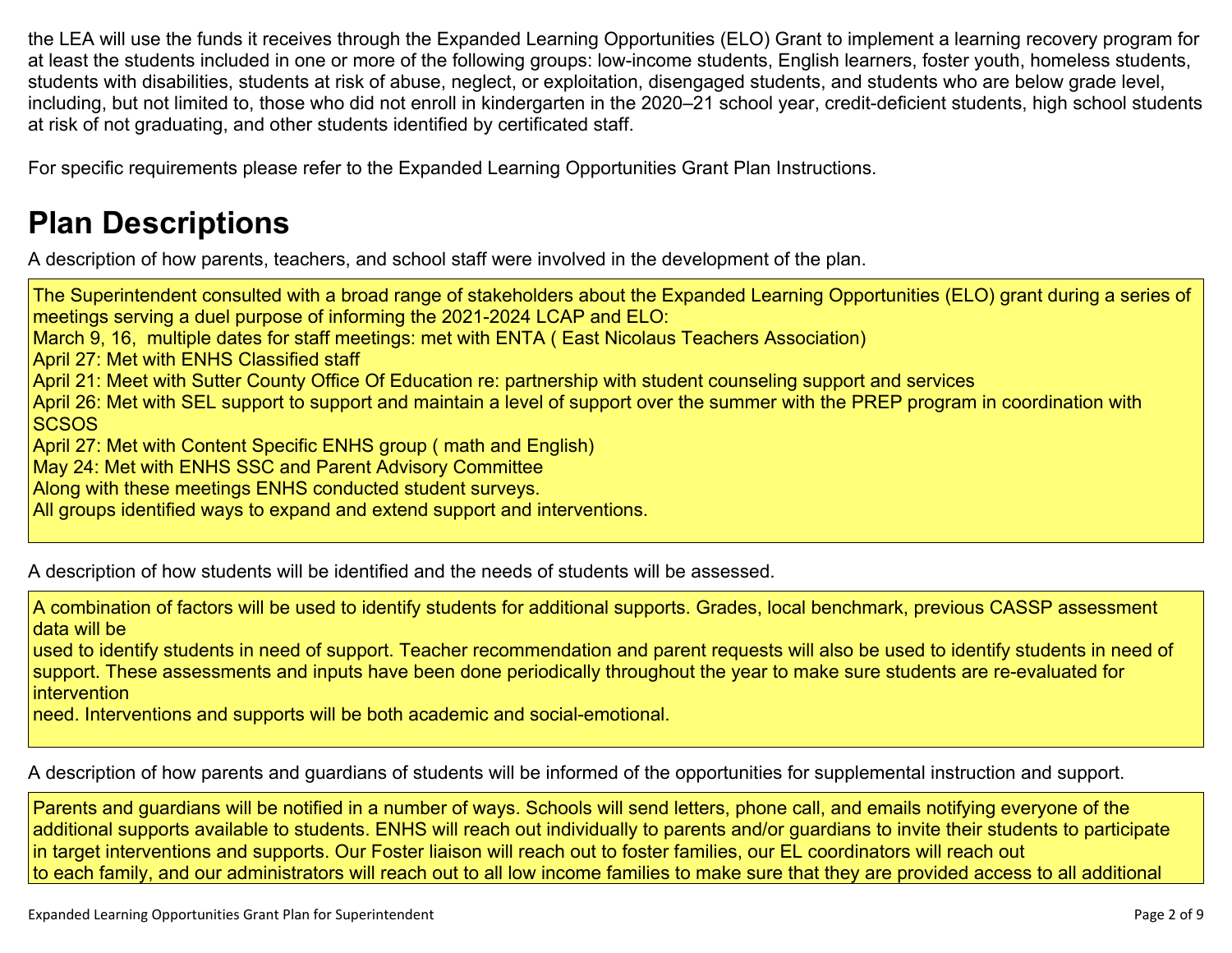A description of the LEA's plan to provide [supplemental](#page-7-4) instruction and support[.](#page-7-4)

East Nicolaus Joint Union School District plans to provide supplemental instruction and support in the following ways:

1. Extending instructional learning time in addition to what is required for the school year by increasing the number of instructional days or minutes provided during the school year, possibly providing summer school or intersessional instructional programs, or taking any other action that

increases the amount of instructional time or services provided to students based on their learning needs.

ENHS will look to add time at the beginning and/or end of the school day to increase instructional times and services. Summer school may be offered and expanded for the next two years to include intervention, enrichment, counseling, and social emotional support.

2. Accelerating progress to close learning gaps through the implementation, expansion, or enhancement of learning supports including, but not limited to, any of the following:

a. Tutoring or other one-on-one or small group learning supports provided by certificated or classified staff.

Tutoring will be offered in a number of formats to meet the needs of students. Individual tutoring will be offered for identified students and group settings where appropriate. Although minimal in numbers, but crucial are our EL, Foster, Homeless, and low income students will be the focus.

b. Learning recovery programs and materials designed to accelerate student academic proficiency or English language proficiency, or both. In-School interventions will be expanded to meet the needs of more students targeting identified learning gaps and loss. Instructional aides and teachers will assess, design, and implement intensive, targeted interventions.

Expanded Learning Opportunities Grant Plan for East Nicolaus Joint Union High School District

c. Educator training, for both certificated and classified staff, in accelerated learning strategies and effectively addressing learning gaps, including training in facilitating quality and engaging learning opportunities for all students.

All intervention staff will receive professional development to ensure the effectiveness and fidelity of the multiple interventions.

3. Integrated student supports to address other barriers to learning, such as the provision of health, counseling, or mental health services, access to school meal programs, before and after school programs, or programs to address student trauma and social-emotional learning, or referrals for support for family or student needs.

Integrated supports will be expanded to address barriers to learning. Access to additional counseling will be provided along with clinic support if necessary. Additional Health staff will be added to meet increased student needs. Meals will be provided to all students for breakfast, snack and lunch. Meals distribution will remain flexible to meet the needs of multiple circumstances with in the community. Socialemotional counselors will work with Sutter County, site administrators, and staff to provide social-emotional and trauma informed supports.

4. Community learning hubs that provide students with access to technology, high-speed internet, and other academic supports. Community Learning Hubs will be set up at East Nicolaus High School to offer additional access and supports to students and families after school hours.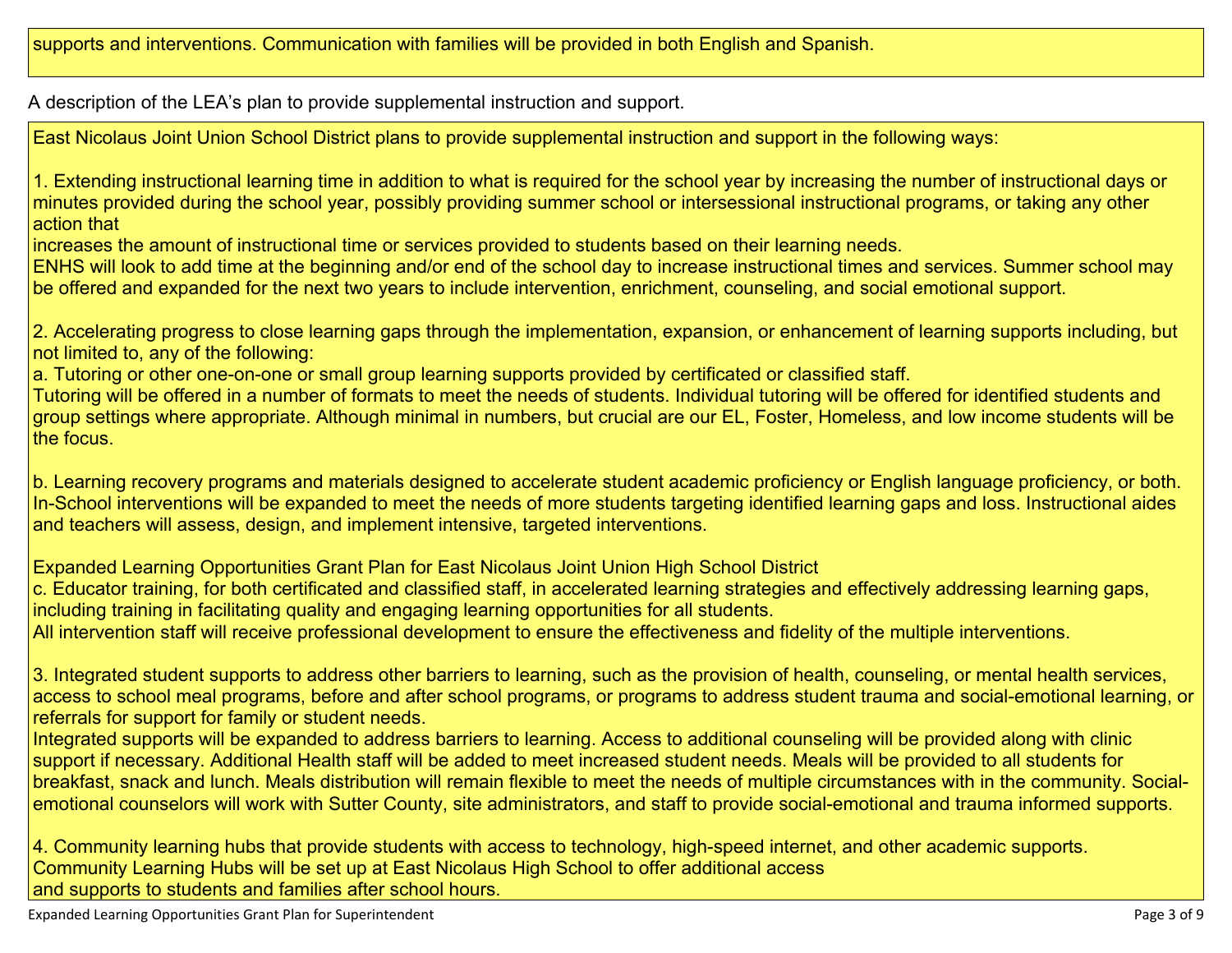5. Supports for credit deficient students to complete graduation or grade promotion requirements and to increase or improve students' college eligibility. Possible expansion of staff and programs to meet credit recovery needs of East Nicolaus High School students. The program will

offer both seat based and digital options for students.

### **[Expenditure](#page-8-0) Pla[n](#page-8-0)**

The following table provides the LEA's expenditure plan for how it will use ELO Grant funds to support the supplemental instruction and support strategies being implemented by the LEA.

| <b>Supplemental Instruction and Support Strategies</b>                                                                                                    | <b>Planned Expenditures</b> | <b>Actual Expenditures</b> |
|-----------------------------------------------------------------------------------------------------------------------------------------------------------|-----------------------------|----------------------------|
| Extending instructional learning time                                                                                                                     | 22000                       |                            |
| Accelerating progress to close learning gaps through the implementation, expansion,<br>or enhancement of learning supports                                | 36000                       |                            |
| Integrated student supports to address other barriers to learning                                                                                         | 19000                       |                            |
| Community learning hubs that provide students with access to technology, high-speed<br>internet, and other academic supports                              | 35000                       |                            |
| Supports for credit deficient students to complete graduation or grade promotion<br>requirements and to increase or improve students' college eligibility | 16000                       |                            |
| Additional academic services for students                                                                                                                 | 15000                       |                            |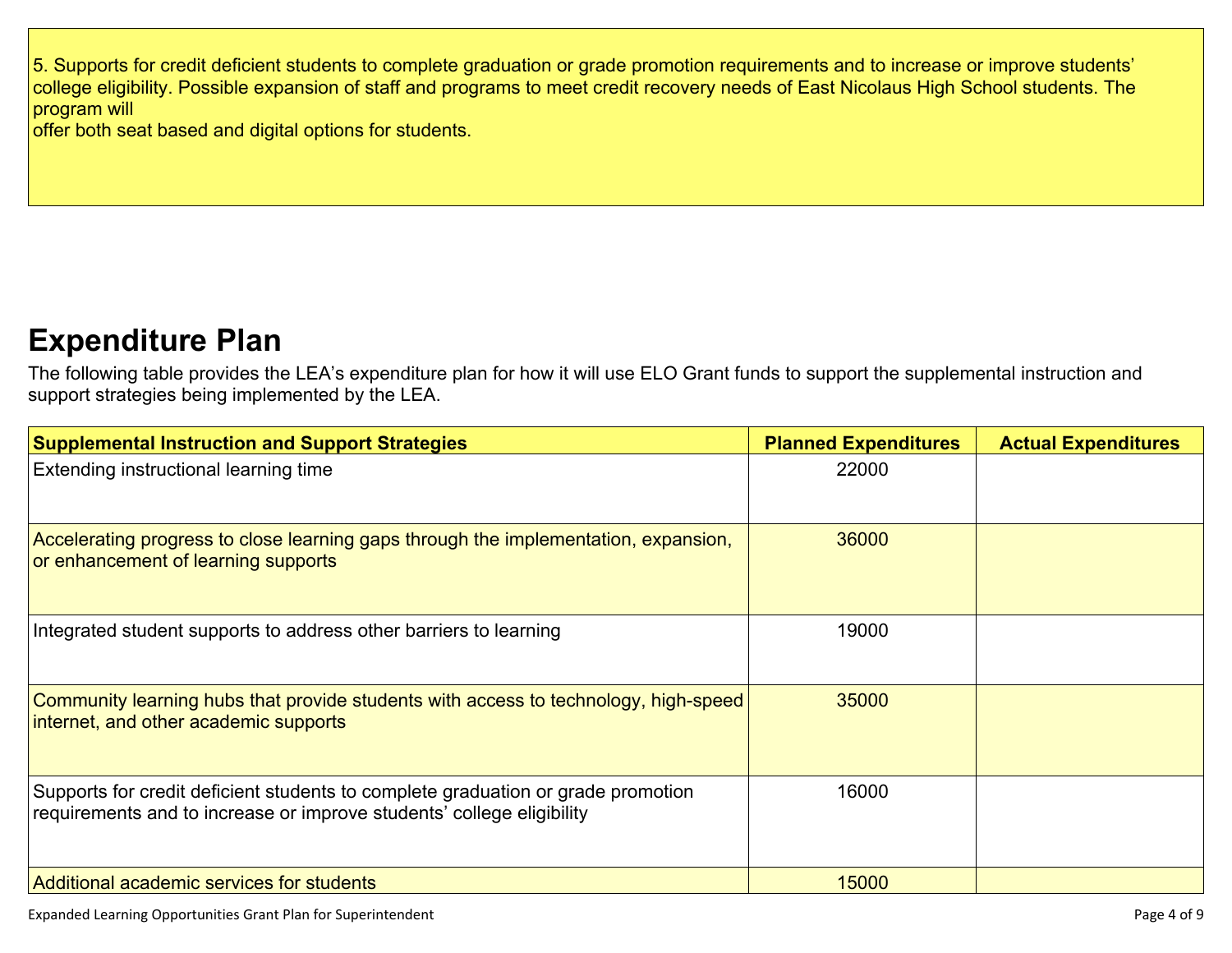| <b>Supplemental Instruction and Support Strategies</b>                                                                                        | <b>Planned Expenditures</b> | <b>Actual Expenditures</b> |
|-----------------------------------------------------------------------------------------------------------------------------------------------|-----------------------------|----------------------------|
|                                                                                                                                               |                             |                            |
| Training for school staff on strategies to engage students and families in addressing<br>students' social-emotional health and academic needs | 25000                       |                            |
| <b>Total Funds to implement the Strategies</b>                                                                                                | 168000                      |                            |

A description of how [E](#page-8-1)LO Grant funds are being [coordinated](#page-8-1) with other federal Elementary and Secondary School Emergency Relief Funds [received](#page-8-1) by the LEA.

ELO Grant funds are being used in combinations with In-person Instruction Grant, ESSER II, and ESSER III funds to create a three year plan to provide comprehensive and target interventions and supports throughout East Nicolaus Joint Union High School. Funds from all sources will focus on meeting

the diverse needs of unduplicated students both within the instructional day and by providing opportunities outside the traditional day. Supports will range from academic, social-emotional, health, nutrition, and even physical activity.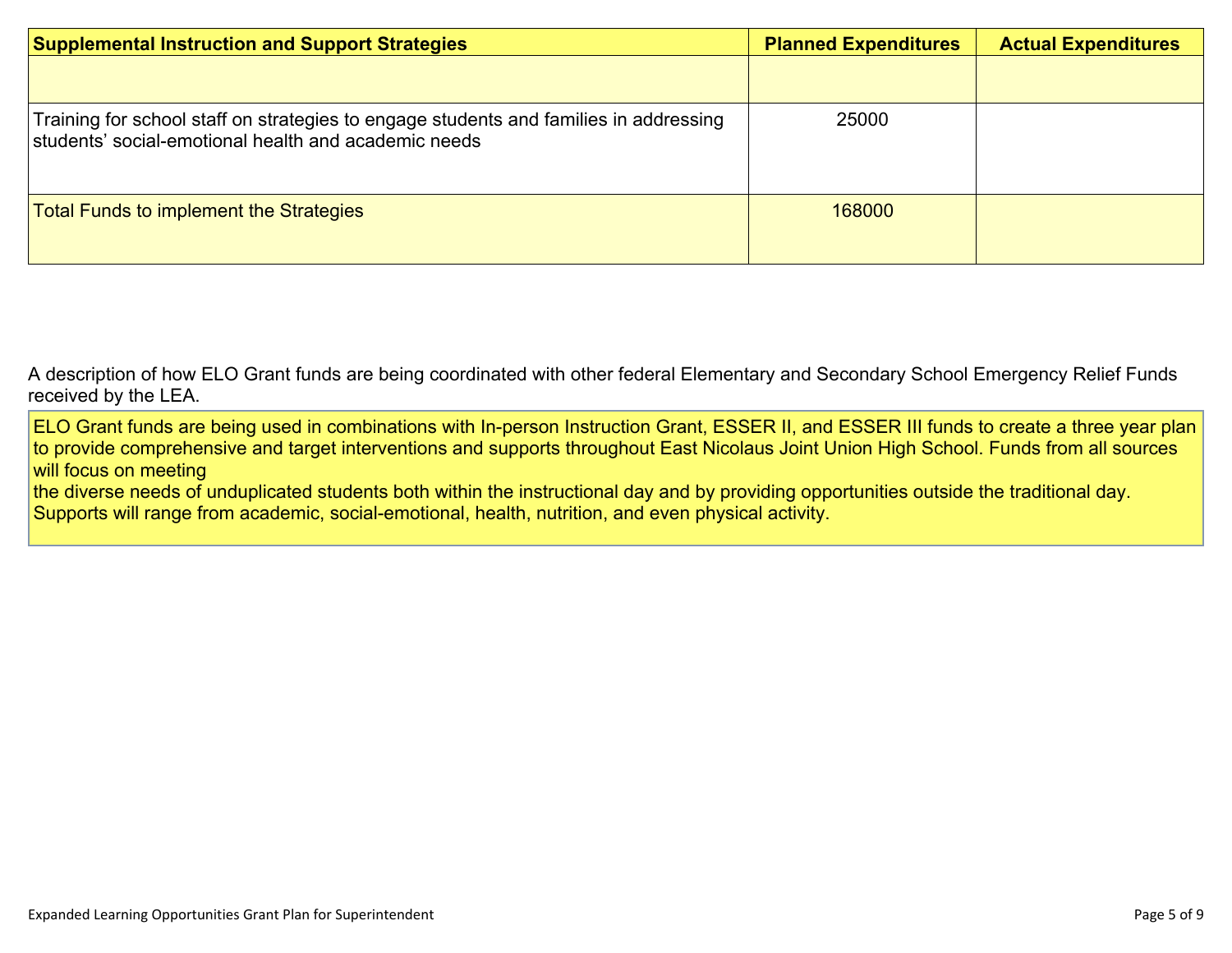### <span id="page-5-0"></span>**Expanded Learning Opportunities Grant Plan Instructions: Introduction**

The Expanded Learning Opportunities Grant Plan must be completed by school districts, county offices of education, or charter schools, collectively referred to as Local Educational Agencies (LEAs), that receive Expanded Learning Opportunities (ELO) Grant funds under California *Education Code* (*EC*) Section 43521(b). The plan must be adopted by the local governing board or body of the LEA at a public meeting on or before June 1, 2021, and must be submitted to the county office of education, the California Department of Education, or the chartering authority within five days of adoption, as applicable. The plan must be updated to include the actual expenditures by December 1, 2022.

For technical assistance related to the completion of the Expanded Learning Opportunities Grant Plan, please contact *[ELOGrants@cde.ca.gov](mailto:ELOGrants@cde.ca.gov).*<mailto:lcff@cde.ca.gov>

### **Instructions: Plan Requirements**

An LEA receiving ELO Grant funds under *EC* Section 43521(b) is required to implement a learning recovery program that, at a minimum, provides supplemental instruction, support for social and emotional well-being, and, to the maximum extent permissible under the guidelines of the United States Department of Agriculture, meals and snacks to, at a minimum, students who are included in one or more of the following groups:

- low-income.
- English learners,
- foster youth,
- homeless students,
- students with disabilities.
- students at risk of abuse, neglect, or exploitation,
- disengaged students, and
- students who are below grade level, including, but not limited to, those who did not enroll in kindergarten in the 2020–21 school year, creditdeficient students, high school students at risk of not graduating, and other students identified by certificated staff.

For purposes of this requirement

- "Supplemental instruction" means the instructional programs provided in addition to and complementary to the LEAs regular instructional programs, including services provided in accordance with an individualized education program (IEP).
- "Support" means interventions provided as a supplement to those regularly provided by the LEA, including services provided in accordance with an IEP, that are designed to meet students' needs for behavioral, social, emotional, and other integrated student supports, in order to enable students to engage in, and benefit from, the supplemental instruction being provided.
- "Students at risk of abuse, neglect, or exploitation" means students who are identified as being at risk of abuse, neglect, or exploitation in a written referral from a legal, medical, or social service agency, or emergency shelter.

*EC* Section 43522(b) identifies the seven supplemental instruction and support strategies listed below as the strategies that may be supported with ELO Grant funds and requires the LEA to use the funding only for any of these purposes. LEAs are not required to implement each supplemental instruction and support strategy; rather LEAs are to work collaboratively with their community partners to identify the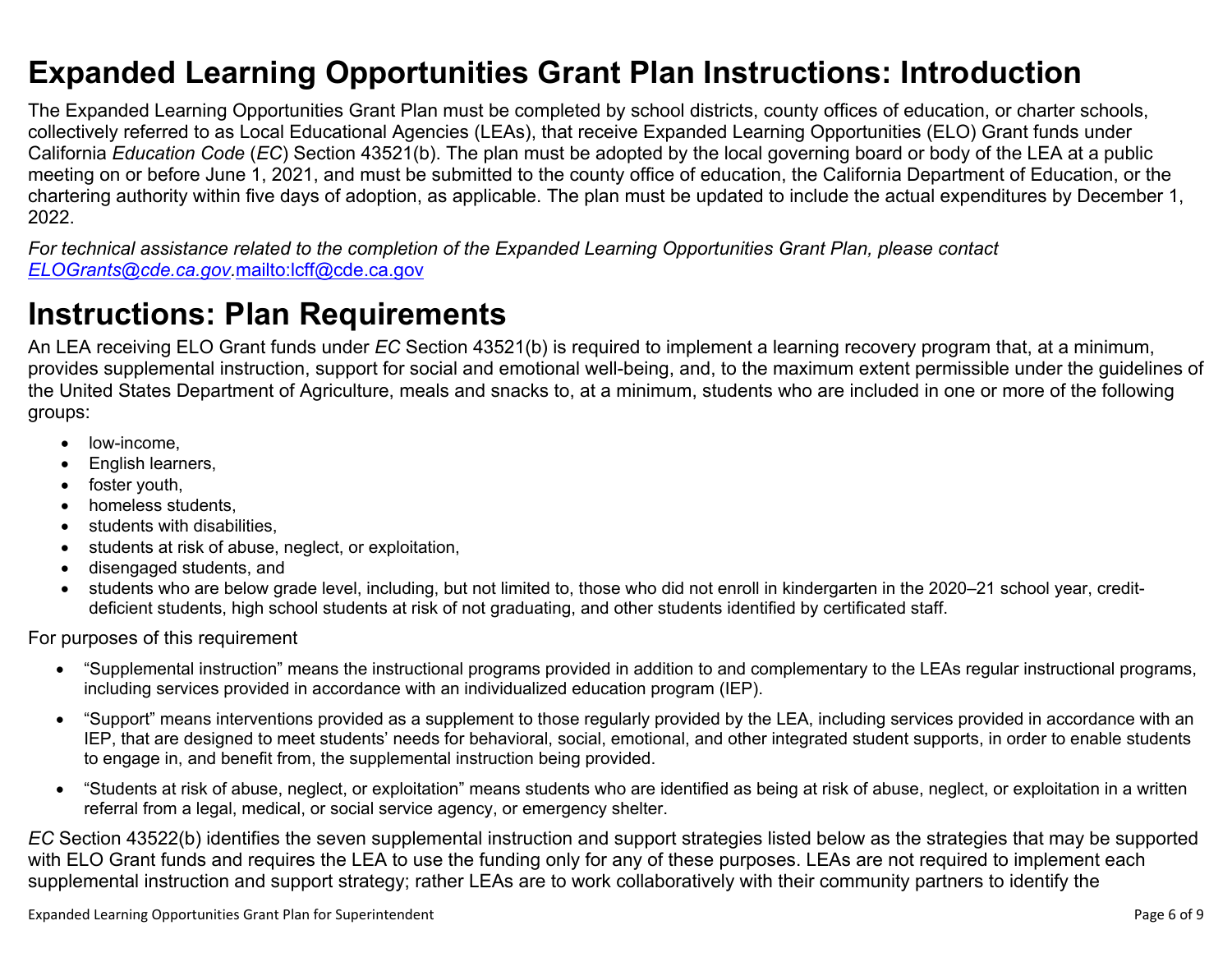supplemental instruction and support strategies that will be implemented. LEAs are encouraged to engage, plan, and collaborate on program operation with community partners and expanded learning programs, and to leverage existing behavioral health partnerships and Medi-Cal billing options in the design and implementation of the supplemental instruction and support strategies being provided (*EC* Section 43522[h]).

The seven supplemental instruction and support strategies are:

- 1. Extending instructional learning time in addition to what is required for the school year by increasing the number of instructional days or minutes provided during the school year, providing summer school or intersessional instructional programs, or taking any other action that increases the amount of instructional time or services provided to students based on their learning needs.
- 2. Accelerating progress to close learning gaps through the implementation, expansion, or enhancement of learning supports including, but not limited to, any of the following:
	- a. Tutoring or other one-on-one or small group learning supports provided by certificated or classified staff.
	- b. Learning recovery programs and materials designed to accelerate student academic proficiency or English language proficiency, or both.
	- c. Educator training, for both certificated and classified staff, in accelerated learning strategies and effectively addressing learning gaps, including training in facilitating quality and engaging learning opportunities for all students.
- 3. Integrated student supports to address other barriers to learning, such as the provision of health, counseling, or mental health services, access to school meal programs, before and after school programs, or programs to address student trauma and social-emotional learning, or referrals for support for family or student needs.
- 4. Community learning hubs that provide students with access to technology, high-speed internet, and other academic supports.
- 5. Supports for credit deficient students to complete graduation or grade promotion requirements and to increase or improve students' college eligibility.
- 6. Additional academic services for students, such as diagnostic, progress monitoring, and benchmark assessments of student learning.
- 7. Training for school staff on strategies, including trauma-informed practices, to engage students and families in addressing students' socialemotional health needs and academic needs.

As a reminder, *EC* Section 43522(g) requires that all services delivered to students with disabilities be delivered in accordance with an applicable IEP.

#### **Fiscal Requirements**

The following fiscal requirements are requirements of the ELO grant, but they are not addressed in this plan. Adherence to these requirements will be monitored through the annual audit process.

- The LEA must use at least 85 percent (85%) of its apportionment for expenditures related to providing in-person services in any of the seven purposes described above.
- The LEA must use at least 10 percent (10%) of the funding that is received based on LCFF entitlement to hire paraprofessionals to provide supplemental instruction and support through the duration of this program, with a priority for full-time paraprofessionals. The supplemental instruction and support provided by the paraprofessionals must be prioritized for English learners and students with disabilities. Funds expended to hire paraprofessionals count towards the LEAs requirement to spend at least 85% of its apportionment to provide in-person services.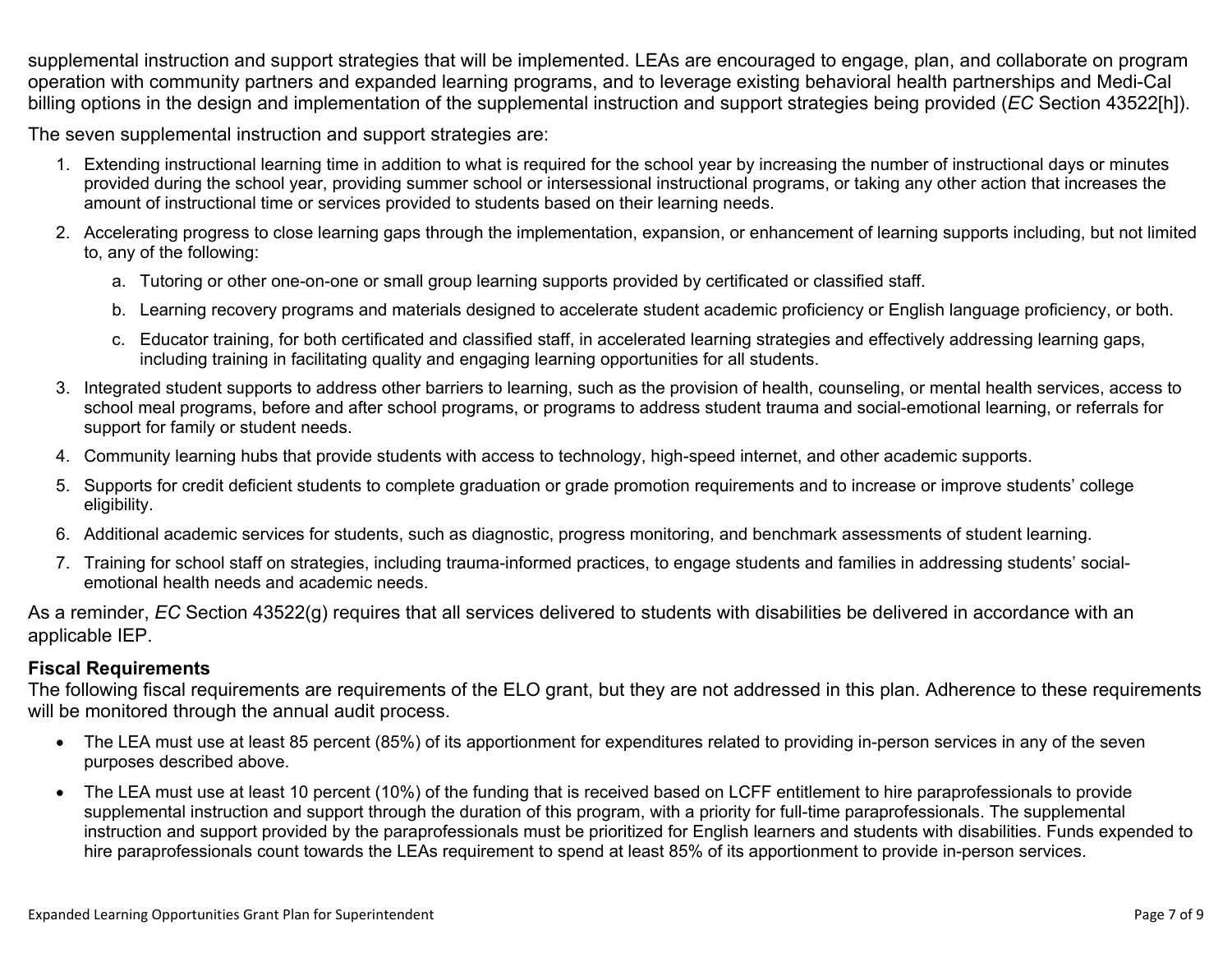<span id="page-7-0"></span> An LEA may use up to 15 percent (15%) of its apportionment to increase or improve services for students participating in distance learning or to support activities intended to prepare the LEA for in-person instruction, before in-person instructional services are offered.

## **Instructions: Plan Descriptions**

Descriptions provided should include sufficient detail yet be sufficiently succinct to promote a broad understanding among the LEA's local community.

#### <span id="page-7-1"></span>**A description of how parents, teachers, and school staff were involved in the development of the plan**

Describe the process used by the LEA to involve, at a minimum, parents, teachers, and school staff in the development of the Expanded Learning Opportunities Grant Plan, including how the LEA and its community identified the seven supplemental instruction and support strategies that will be implemented. LEAs are encouraged to engage with community partners, expanded learning programs, and existing behavioral health partnerships in the design of the plan.

#### <span id="page-7-2"></span>A description of how parents and guardians of students will be informed of the opportunities for supplemental instruction and **support.**

Describe the LEA's plan for informing the parents and guardians of students identified as needing supplemental instruction and support of the availability of these opportunities, including an explanation of how the LEA will provide this information in the parents' and guardians' primary languages, as applicable.

#### <span id="page-7-3"></span>**A description of how students will be identified and the needs of students will be assessed**

Describe the LEA's plan for identifying students in need of academic, social-emotional, and other integrated student supports, including the LEA's plan for assessing the needs of those students on a regular basis. The LEA's plan for assessing the academic needs of its students may include the use of diagnostic and formative assessments.

As noted above in the Plan Requirements, "other integrated student supports" are any supports intended to address barriers to learning, such as the provision of health, counseling, or mental health services, access to school meal programs, before and after school programs, or programs to address student trauma and social-emotional learning, or referrals for support for family or student needs.

### <span id="page-7-4"></span>**A description of the LEA's plan to provide supplemental instruction and support**

Describe the LEA's plan for how it will provide supplemental instruction and support to identified students in the seven strategy areas defined in the Plan Requirements section. As a reminder, the LEA is not required to implement each of the seven strategies; rather the LEA will to work collaboratively with its community to identify the strategies that will be implemented. The plan must include a description of how supplemental instruction and support will be provided in a tiered framework that bases universal, targeted, and intensive supports on students' needs for academic, social-emotional, and other integrated student supports. The plan must also include a description of how the services will be provided through a program of engaging learning experiences in a positive school climate.

As a reminder, *EC* Section 43522(g) requires that all services delivered to students with disabilities be delivered in accordance with an applicable individualized education program. Additionally, LEAs are encouraged to collaborate with community partners and expanded learning programs, and to leverage existing behavioral health partnerships and Medi-Cal billing options in the implementation of, this plan (*EC* Section 43522[h]).